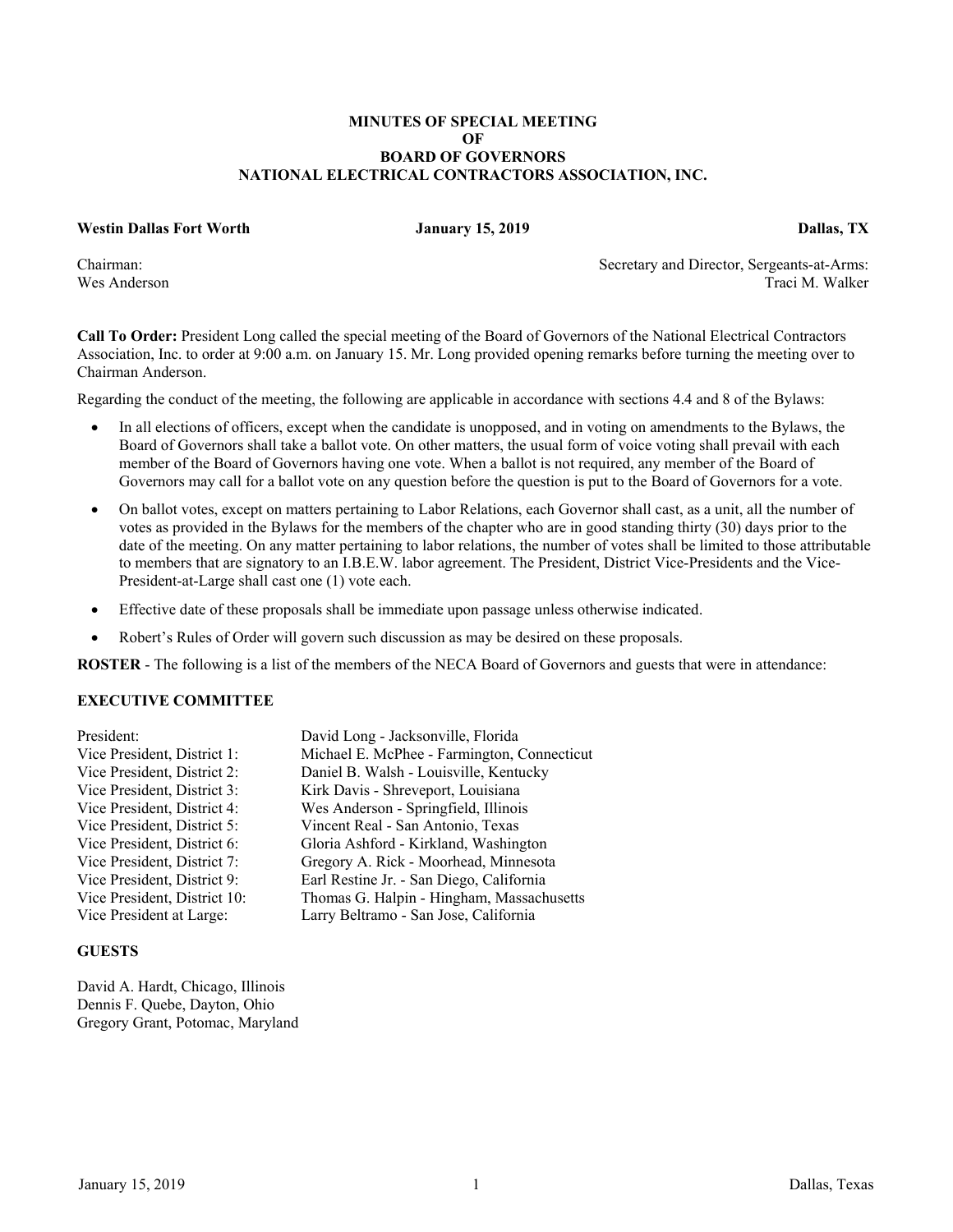# **CHAPTER AND GOVERNOR**

| American Line Builders Thomas M Wolden                                                   |
|------------------------------------------------------------------------------------------|
|                                                                                          |
|                                                                                          |
|                                                                                          |
|                                                                                          |
|                                                                                          |
|                                                                                          |
|                                                                                          |
|                                                                                          |
|                                                                                          |
|                                                                                          |
| Central Illinois  David A Zeller, Alternate                                              |
|                                                                                          |
| Central Massachusetts Jonathan Ostrow                                                    |
|                                                                                          |
|                                                                                          |
|                                                                                          |
|                                                                                          |
|                                                                                          |
|                                                                                          |
|                                                                                          |
|                                                                                          |
| East Central California  David J Helsel                                                  |
|                                                                                          |
|                                                                                          |
|                                                                                          |
|                                                                                          |
| Finger Lakes NY  James A Engler Jr, Alternate                                            |
|                                                                                          |
|                                                                                          |
|                                                                                          |
|                                                                                          |
| Greater Cleveland  Bernard Ferdinando, Alternate<br>Greater Sacramento  Frank E Schetter |
|                                                                                          |
|                                                                                          |
|                                                                                          |
|                                                                                          |
|                                                                                          |
|                                                                                          |
|                                                                                          |
|                                                                                          |
|                                                                                          |
|                                                                                          |
|                                                                                          |
|                                                                                          |
| Los Angeles County  Fred Neubauer, Alternate                                             |
|                                                                                          |
|                                                                                          |
|                                                                                          |
|                                                                                          |
|                                                                                          |
|                                                                                          |
|                                                                                          |
| Missouri Valley Line Constructors  Darran V Ayres                                        |
|                                                                                          |
| Monterey Bay California  Frederick A Jensen                                              |
|                                                                                          |
|                                                                                          |
|                                                                                          |

| Northeastern Line Constructors  James Collins, Alternate  |  |
|-----------------------------------------------------------|--|
|                                                           |  |
|                                                           |  |
|                                                           |  |
|                                                           |  |
|                                                           |  |
| Northwest Line Constructors  Mike Podkranic, Alternate    |  |
|                                                           |  |
|                                                           |  |
|                                                           |  |
|                                                           |  |
|                                                           |  |
|                                                           |  |
|                                                           |  |
|                                                           |  |
|                                                           |  |
|                                                           |  |
|                                                           |  |
| RI & Southeast Massachusetts  George Ouellette, Alternate |  |
|                                                           |  |
|                                                           |  |
|                                                           |  |
|                                                           |  |
|                                                           |  |
|                                                           |  |
|                                                           |  |
|                                                           |  |
|                                                           |  |
| Southeast Texas  Matthew B Cappadonna                     |  |
| Southeastern Line Constructors Jesse Colley               |  |
|                                                           |  |
|                                                           |  |
|                                                           |  |
|                                                           |  |
|                                                           |  |
|                                                           |  |
|                                                           |  |
|                                                           |  |
|                                                           |  |
|                                                           |  |
| Southwestern Line Constructors  Earl 'Duke' Austin Jr     |  |
|                                                           |  |
|                                                           |  |
|                                                           |  |
|                                                           |  |
|                                                           |  |
|                                                           |  |
|                                                           |  |
|                                                           |  |
| Western Massachusetts Chapter Lawrence F Eagan            |  |
|                                                           |  |
|                                                           |  |
| Western Pennsylvania Chapter Michael R Hanlon             |  |
|                                                           |  |
|                                                           |  |